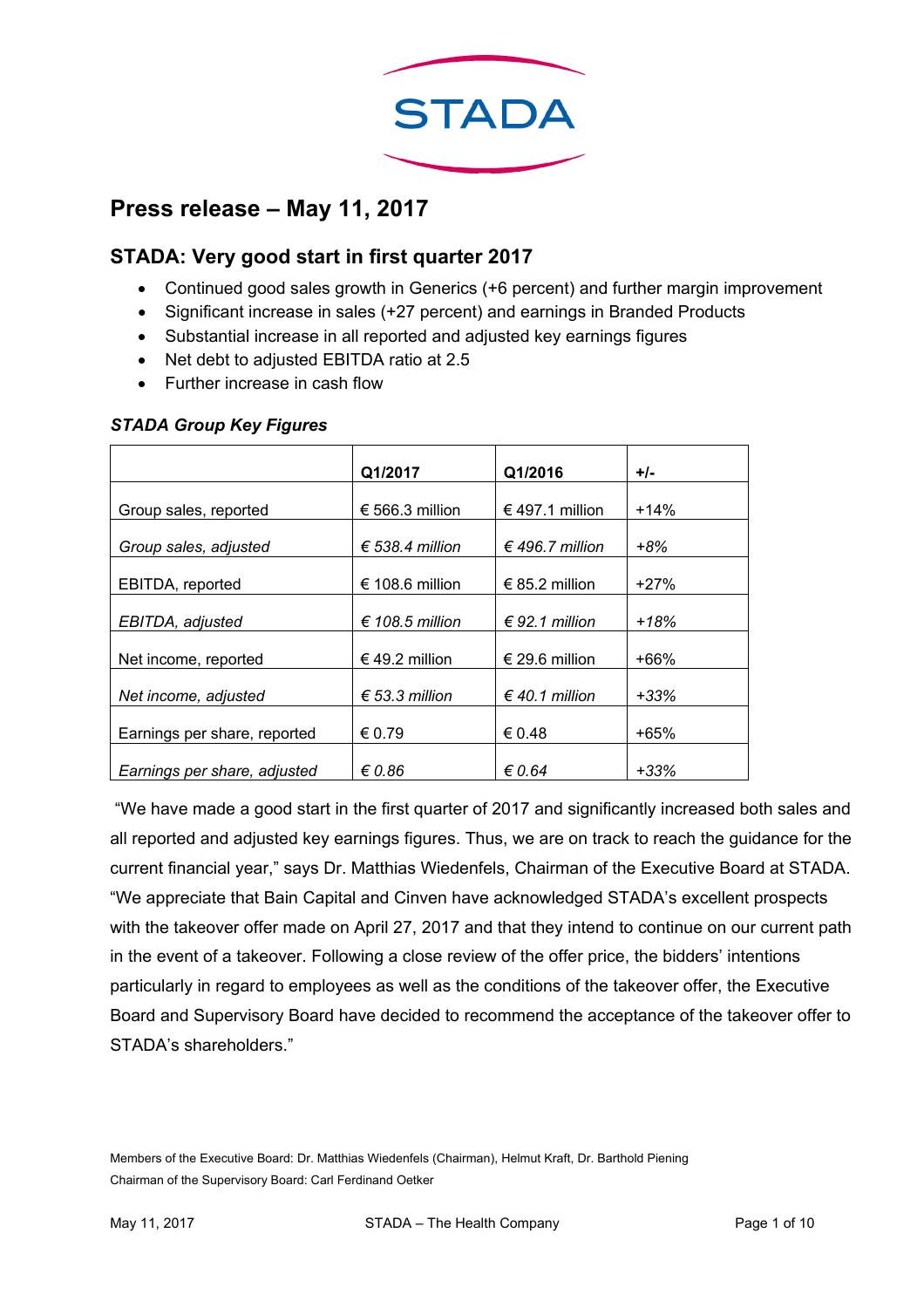

### *Favorable development in Group sales*

**Reported Group sales** increased in the reporting period by 14 percent to Euro 566.3 million (1-3/2016: Euro 497.1 million). **Group sales adjusted** for currency and portfolio effects grew by 8 percent to Euro 538.4 million (1-3/2016: Euro 496.7 million).

### *Significant increase in all reported and adjusted key earnings figures*

Both reported and adjusted key earnings figures recorded growth in the first three months of 2017. Improved earnings in the Russian Generics and Branded Products business as well as the good development in the German Branded Products business made a particular contribution to this. In light of the fact that the Group reported significantly fewer special items in the first quarter of 2017 than in the same period of the previous year, the difference between reported and adjusted key earnings figures was significantly lower in the reporting period than in the corresponding period of the previous year.

**Reported operating profit** increased by 36 percent to Euro 76.5 million in the first quarter of 2017 (1-3/2016: Euro 56.3 million). The **adjusted operating profit** rose by 20 percent to Euro 81.7 million (1-3/2016: Euro 68.2 million). **Reported EBITDA** grew by 27 percent to Euro 108.6 million (1-3/2016: Euro 85.2 million). **Adjusted EBITDA** recorded growth of 18 percent to Euro 108.5 million (1-3/2016: Euro 92.1 million). **Reported net income** increased by 66 percent to Euro 49.2 million (1-3/2016: Euro 29.6 million). **Adjusted net income** posted growth of 33 percent to Euro 53.3 million (1-3/2016: Euro 40.1 million). **Reported earnings per share** increased to Euro 0.79 (1-3/2016: Euro 0.48). **Adjusted earnings per share** increased to Euro 0.86 (previous year: Euro 0.64).

#### *Increase in cash flow*

**Cash flow from operating activities** improved to Euro 59.5 million in the reporting period (1-3/2016: Euro 47.2 million). **Free cash flow** increased to Euro 25.5 million (1-3/2016: Euro 5.9 million). **Free cash flow adjusted** for payments for significant investments or acquisitions and proceeds from significant disposals increased to Euro 39.4 million (1-3/2016: Euro 20.0 million).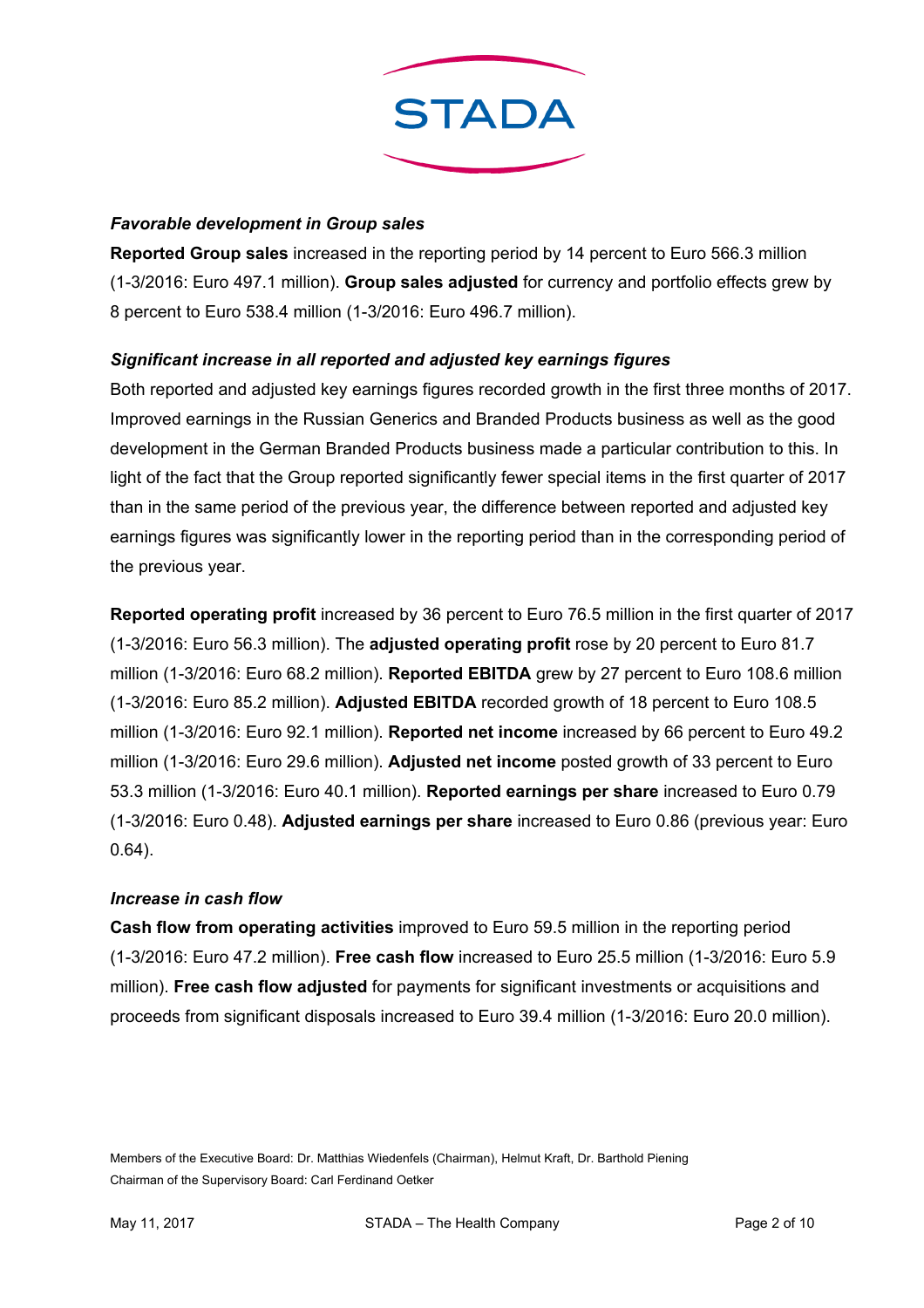

### *Improved net debt to adjusted EBITDA ratio*

As of March 31, 2017, **net debt** was at Euro 1,094.8 million (December 31, 2016: Euro 1,118.2 million). The **net debt to adjusted EBITDA ratio** in the first quarter of 2017 improved to 2.5 on linear extrapolation of the adjusted EBITDA of the reporting period on a full-year basis (1-3/2016: 3.3).

|                         | Q1/2017                  | Q1/2016                  | $+/-$  |
|-------------------------|--------------------------|--------------------------|--------|
|                         |                          |                          |        |
| Sales, reported         | € 325.9 million          | € 307.2 million          | $+6%$  |
|                         |                          |                          |        |
| Sales, adjusted         | $\epsilon$ 311.6 million | $\epsilon$ 306.8 million | $+2%$  |
|                         |                          |                          |        |
| EBITDA, reported        | € 69.5 million           | € 62.2 million           | $+12%$ |
|                         |                          |                          |        |
| EBITDA, adjusted        | € 69.4 million           | € 63.6 million           | $+9%$  |
|                         |                          |                          |        |
| EBITDA margin, reported | 21.3%                    | 20.3%                    |        |
|                         |                          |                          |        |
| EBITDA margin, adjusted | 21.3%                    | 20.7%                    |        |

### *STADA Segment Key Figures Generics*

**Reported sales** of the **Generics** segment increased by 6 percent to Euro 325.9 million in the first three months of 2017 (1-3/2016: Euro 307.2 million). This development primarily resulted from the initial consolidation of a Serbian wholesaler. Furthermore, segment sales in Switzerland increased and sales in Russia recorded growth due to positive exchange rate effects. **Sales** of the **Generics** segment **adjusted** for portfolio and currency effects grew by 2% to Euro 311.6 million (1-3/2016: Euro 306.8 million). Generics contributed 57.5 percent to Group sales (1-3/2016: 61.8 percent).

Within the Generics segment, the development of the eight largest countries according to sales was as follows in the first quarter of the current financial year:

Sales generated with generics in **Germany** decreased by 7 percent to Euro 70.7 million (1-3/2016: Euro 75.9 million). This development was based on opposing effects: ALIUD PHARMA developed positively, particularly as a result of tenders for discount agreements won. In contrast, the high comparable basis of the corresponding period of the previous year had a dampening effect on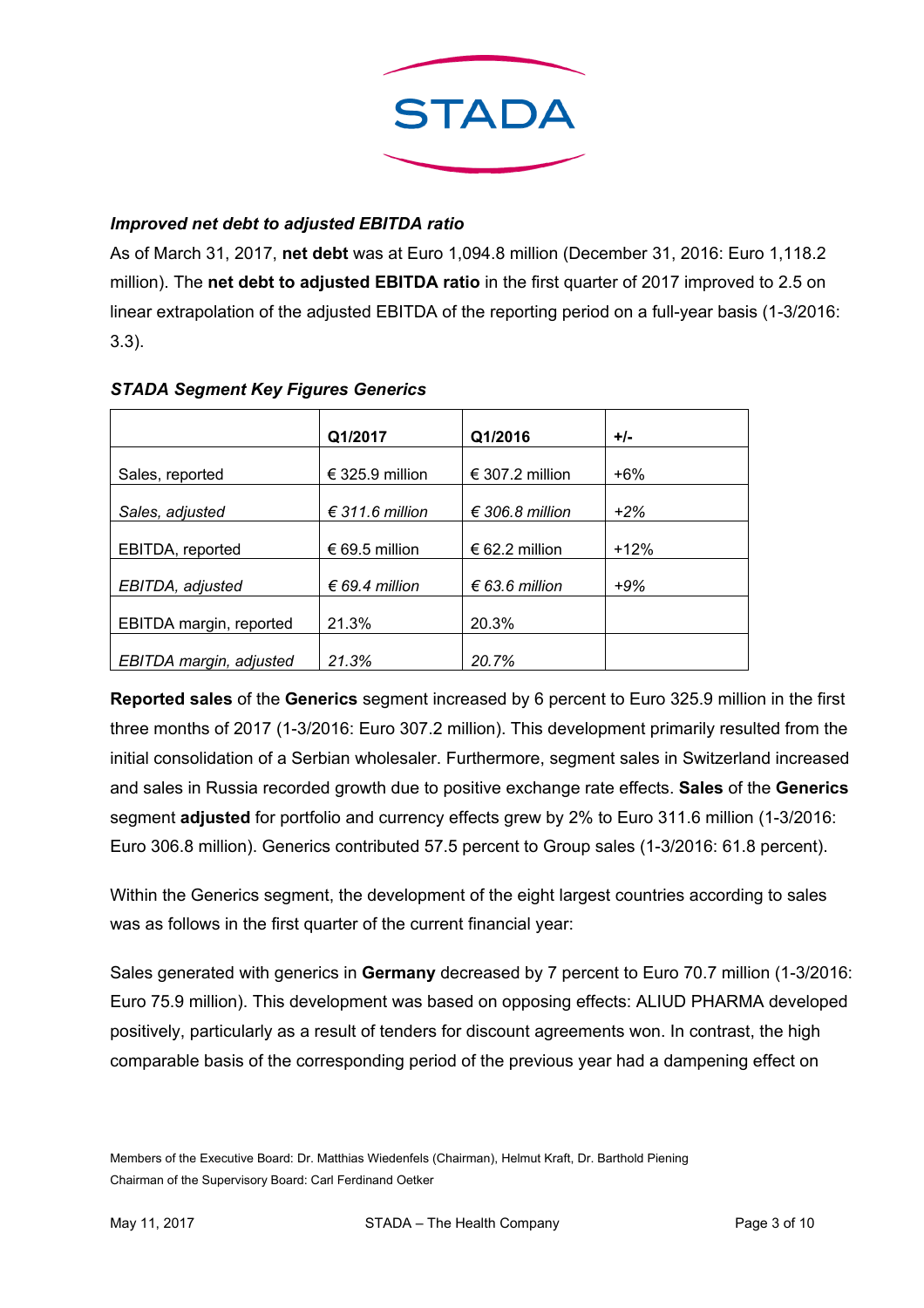

sales at STADApharm, as sales from discount agreement tenders had been included, which fully expired in December 2016.

Sales achieved with generics in **Italy** grew by 2 percent to Euro 39.2 million, despite strong competition (1-3/2016: Euro 38.6 million).

Sales achieved with generics in **Spain** increased by 5 percent to Euro 28.3 million, in particular as a result of positive volume effects (1-3/2016: Euro 26.9 million).

Sales achieved with generics in **Belgium** decreased by 8 percent to Euro 24.8 million (1-3/2016: Euro 26.9 million). This development was primarily attributable to a lower order volume from a major customer at the end of March 2017.

Sales generated with generics in **Russia** declined by 7 percent, applying the exchange rates of the previous year. This development was due, in particular, to lower volume effects. In euro, sales increased by 21 percent to Euro 24.5 million as a result of a very positive currency effect of the Russian ruble (1-3/2016: Euro 20.2 million).

Sales generated with generics in **Serbia** recorded an increase of 147 percent, applying the exchange rates of the previous year. In euro, sales increased by 145 percent to Euro 22.0 million as a result of a slightly negative currency effect of the Serbian dinar (1-3/2016: Euro 9.0 million). This development resulted from both the initial consolidation of a Serbian wholesaler as well as a change to the previous distribution model of the Serbian STADA subsidiary in the Serbian generics market and an increased focus on direct sales rather than sales through wholesalers.

Despite continued strong price and discount competition, sales generated with Generics in **France** of Euro 18.4 million were only slightly below the level of the corresponding period of the previous year (1-3/2016: Euro 18.8 million).

Although the high price pressure continued, sales recorded with generics in **Vietnam** achieved growth of 5 percent, applying the exchange rates of the previous year. In light of a stable Vietnamese dong, sales in euro increased by 6 percent to Euro 17.3 million (1-3/2016: Euro 16.3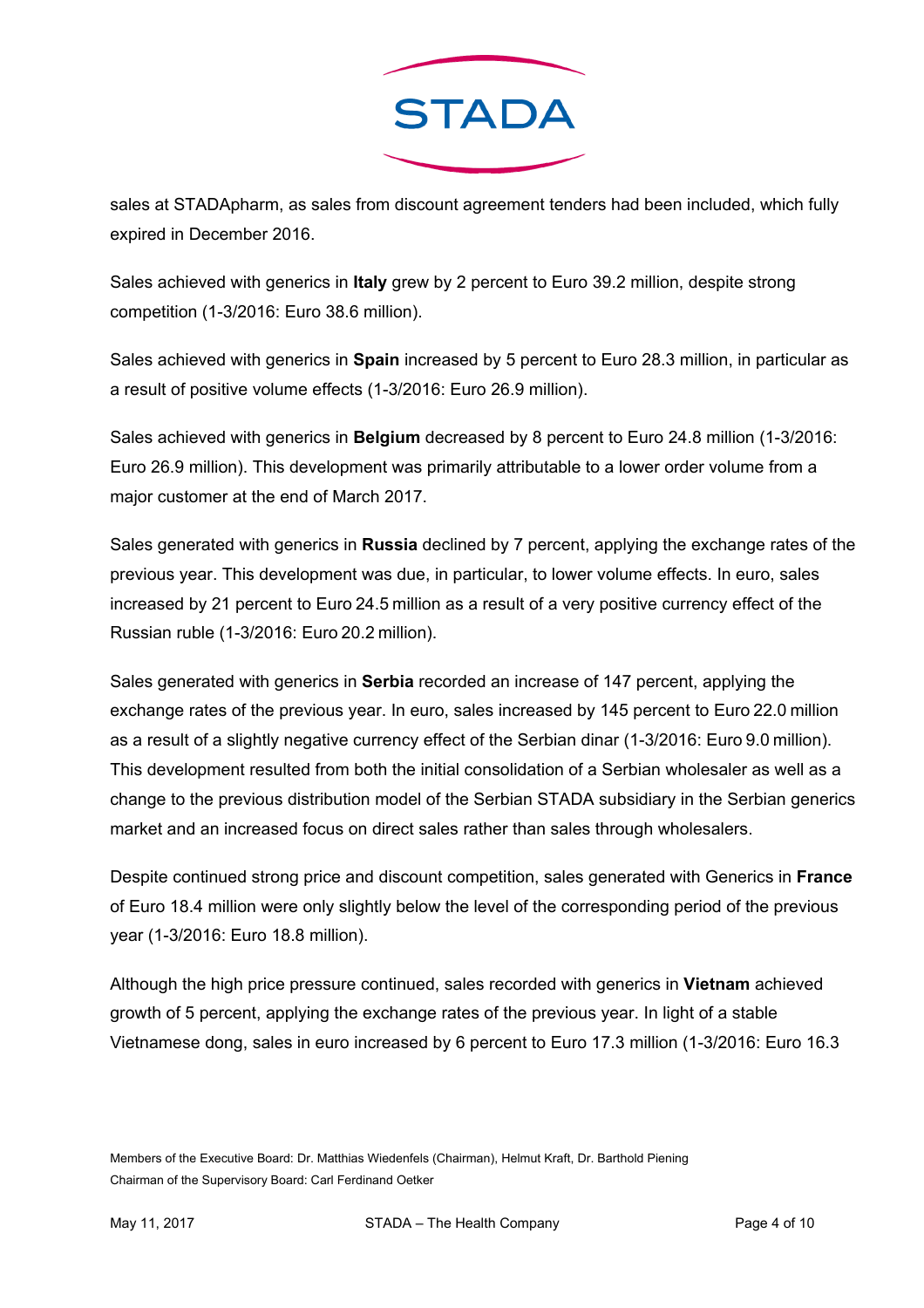

million). This development resulted, in particular, from local hospital tender processes that were won.

**Adjusted EBITDA** of **Generics** recorded an increase of 9 percent to Euro 69.4 million in the reporting period (1-3/2016: Euro 63.6 million). This development was primarily attributable to improved earnings in Russia primarily due to currency effects and a positive effect from a compensation agreement reached as part of a lawsuit in Spain. The **adjusted EBITDA margin** of **Generics** was 21.3 percent (1-3/2016: 20.7 percent).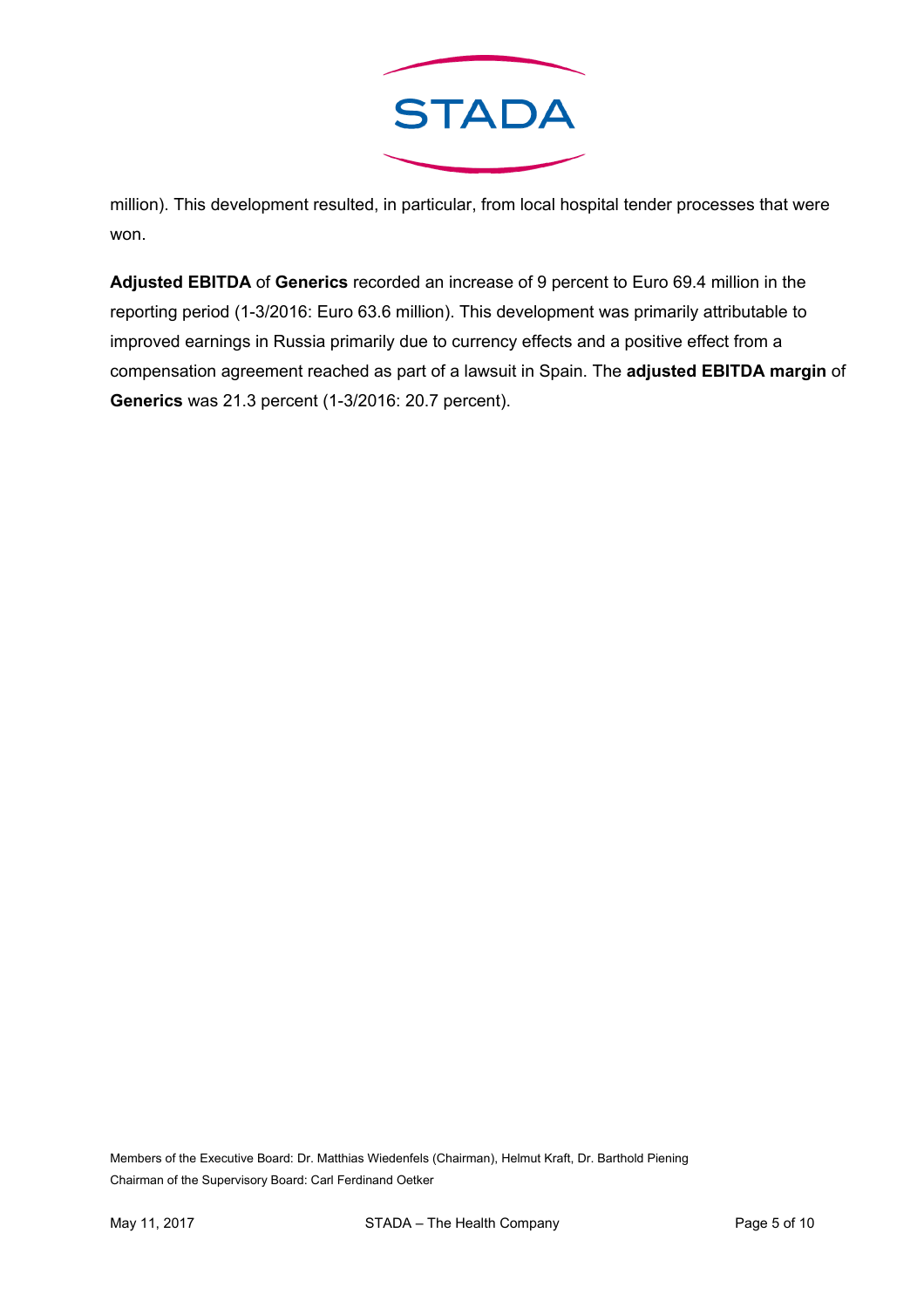

|                         | Q1/2017                  | Q1/2016         | $+/-$  |
|-------------------------|--------------------------|-----------------|--------|
| Sales, reported         | € 240.4 million          | € 189.8 million | $+27%$ |
| Sales, adjusted         | $\epsilon$ 226.8 million | € 189.8 million | $+19%$ |
| EBITDA, reported        | € 57.0 million           | € 42.7 million  | $+33%$ |
| EBITDA, adjusted        | € 57.0 million           | € 48.2 million  | $+18%$ |
| EBITDA margin, reported | 23.7%                    | 22.5%           |        |
| EBITDA margin, adjusted | 23.7%                    | 25.4%           |        |

### *STADA Segment Key Figures Branded Products*

**Reported sales** in the **Branded Products** segment increased by 27 percent to Euro 240.4 million in the first three months of 2017 (1-3/2016: Euro 189.8 million). This development resulted primarily from strong growth of segment sales in Russia. The increase in sales generated in the Branded Products segment in Germany and the United Kingdom also contributed. **Sales** in the **Branded Products** segment **adjusted** for portfolio and currency effects increased by 19 percent to Euro 226.8 million (previous year: Euro 189.8 million). Branded Products contributed 42.5 percent to Group sales (1-3/2016: 38.2 percent).

Within the Branded Products segment, the five largest countries according to sales developed as follows in the reporting period:

Sales achieved in **Germany** with branded products grew by 2 percent to Euro 62.8 million (1-3/2016: Euro 61.8 million).

In **Russia**, sales achieved with branded products increased by 125 percent, applying the exchange rates of the previous year. As a result of a very strong currency effect of the Russian ruble, sales in euro recorded growth of 191 percent to Euro 52.4 million, primarily due to increased volume effects (1-3/2016: Euro 18.0 million).

In the **United Kingdom**, sales generated with branded products in the first three months of 2017 rose by 15 percent, applying the exchange rates of the previous year. This development was primarily attributable to a good cough and cold season, despite high disposals in the fourth quarter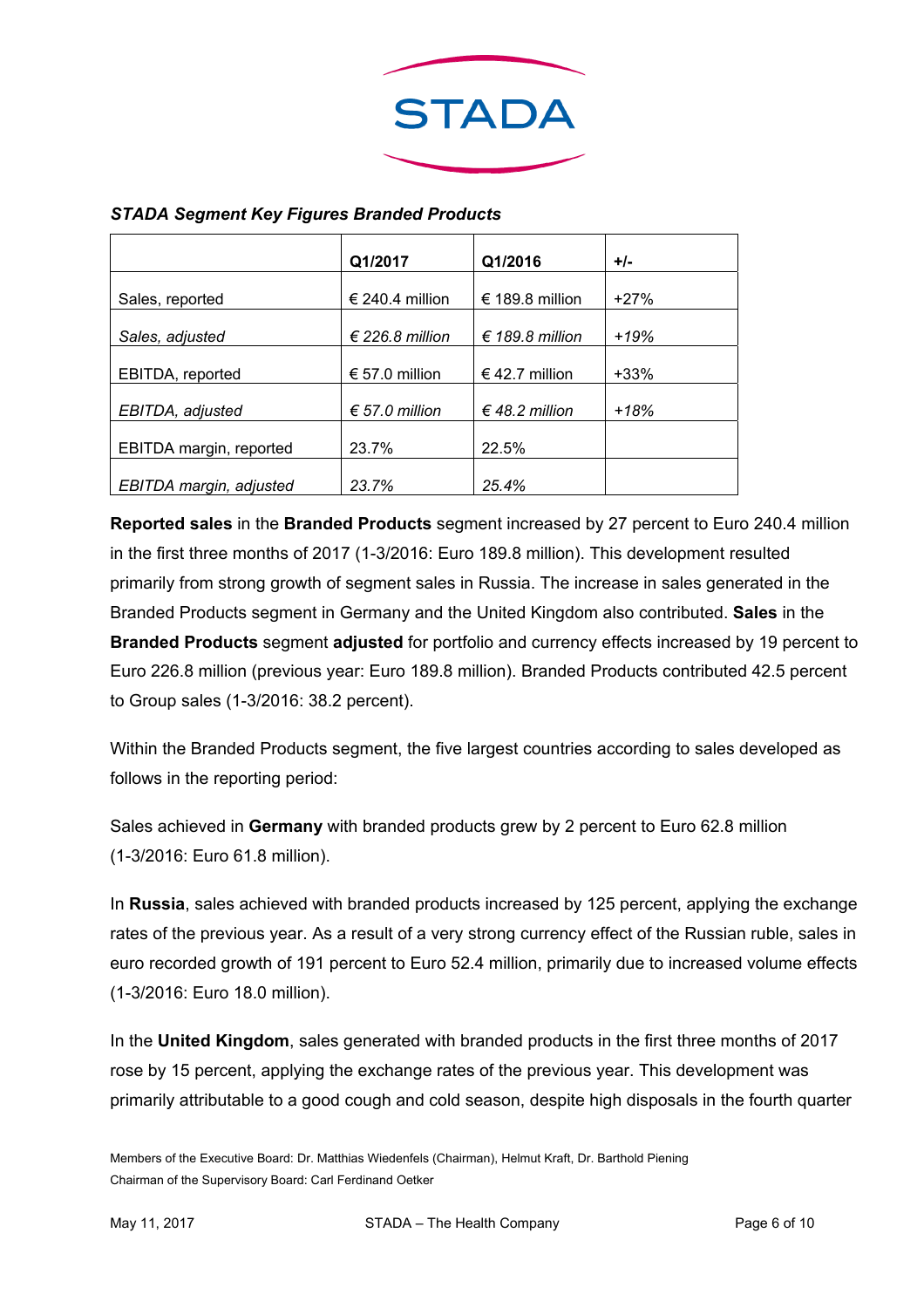

of 2016. In light of the negative currency effect as a consequence of the referendum decision in favor of the United Kingdom leaving the European Union, sales in euro increased by 4 percent to Euro 34.8 million (1-3/2016: Euro 33.5 million).

Sales achieved with branded products in **Italy** recorded growth of 4 percent to Euro 10.6 million, in particular as a result of a reorganization of sales structures (1-3/2016: Euro 10.2 million).

Sales generated in **Vietnam** with branded products recorded growth of 7 percent, applying the exchange rates of the previous year. In euro, sales increased by 9 percent to Euro 9.7 million as a result of a stable currency effect of the Vietnamese dong (1-3/2016: Euro 8.9 million).

**Adjusted EBITDA** of **Branded Products** recorded an increase of 18 percent to Euro 57.0 million in the first three months of 2017 (1-3/2016: Euro 48.2 million). This development was particularly attributable to strong sales development in Russia as well as an increased earnings contribution in the Serbian subgroup due to the integration of a consumer health product portfolio acquired in the third quarter of 2016 and a resulting strengthened market position. The **adjusted EBITDA margin** of **Branded Products** was 23.7 percent (1-3/2016: 25.4 percent).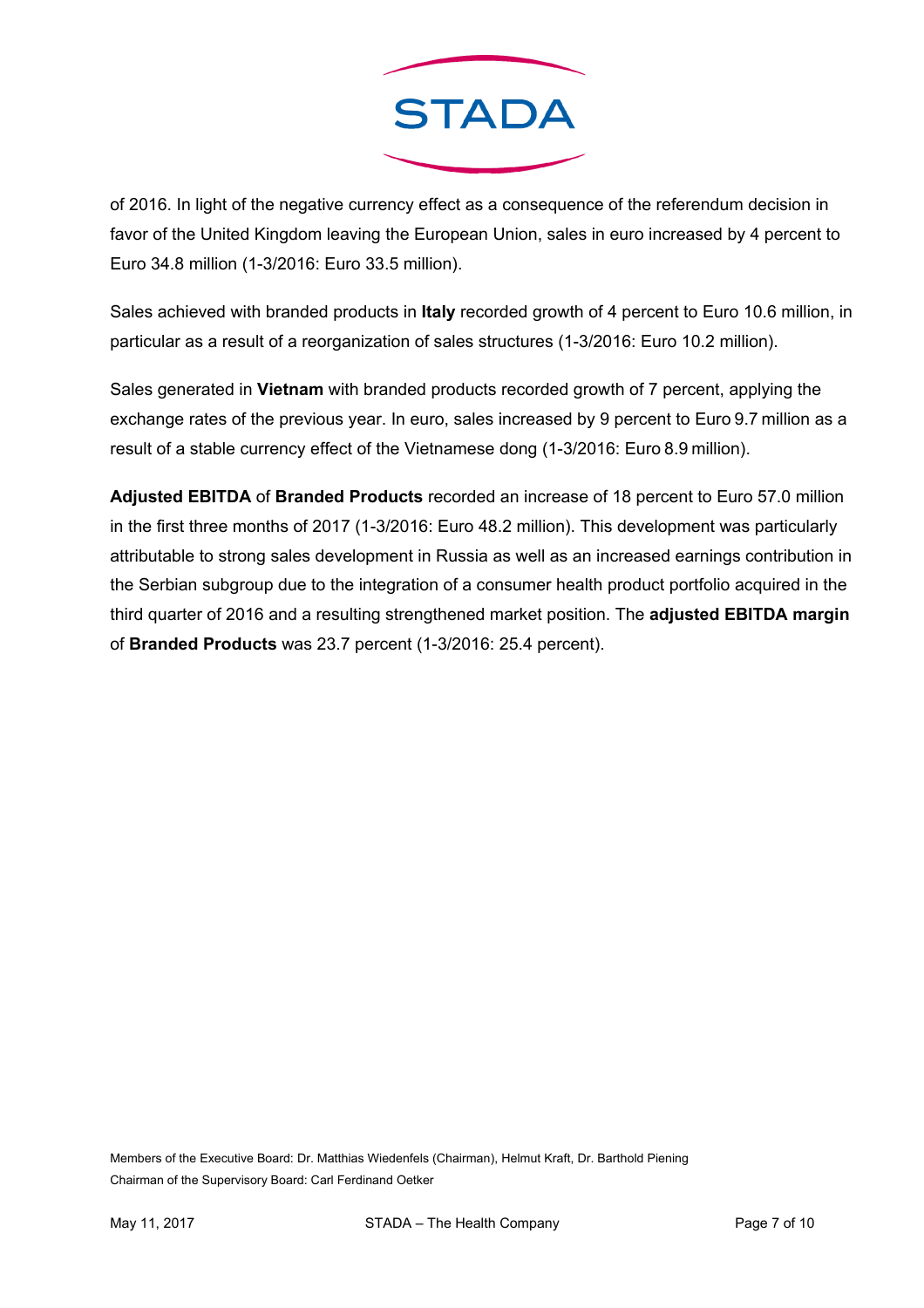

### *STADA reconciliation – special items first quarter of 2017*

|                                                                                                                                                                                                    | First quarter of | Impairments/    | Effects from                          | First quarter of |
|----------------------------------------------------------------------------------------------------------------------------------------------------------------------------------------------------|------------------|-----------------|---------------------------------------|------------------|
|                                                                                                                                                                                                    | 2017             | write-ups       | purchase price allocations            | 2017             |
| in $\epsilon$ million <sup>1</sup>                                                                                                                                                                 | reported         | on fixed assets | and product acquisitions <sup>2</sup> | adjusted         |
| Earnings before<br>interest, taxes and<br>amortization<br>(EBITDA)                                                                                                                                 | 108.6            |                 | $-0.1$                                | 108.5            |
|                                                                                                                                                                                                    |                  |                 |                                       |                  |
| <b>Balance from</b><br>depreciation/<br>amortization and<br>impairments/<br>write-ups<br>of intangible assets<br>(including goodwill),<br>property, plant and<br>equipment and<br>financial assets | 30.9             | $-0.7$          | $-4.6$                                | 25.6             |
| Financial income                                                                                                                                                                                   |                  |                 |                                       |                  |
| and expenses                                                                                                                                                                                       | $-10.9$          |                 |                                       | $-10.9$          |
| Income taxes                                                                                                                                                                                       | 15.1             | 0.3             | 0.7                                   | 16.1             |
| Result distributable<br>to non-controlling<br>shareholders                                                                                                                                         | 2.5              |                 | 0.1                                   | 2.6              |
| Result distributable<br>to shareholders<br>of STADA<br>Arzneimittel AG (net<br>income)                                                                                                             | 49.2             | 0.4             | 3.7                                   | 53.3             |

1 As a result of the presentation in € million, deviations due to rounding may occur in the tables.

2 Relates to additional scheduled depreciation and other measurement effects due to purchase price allocations as well as significant product acquisitions taking financial year 2013 as a basis.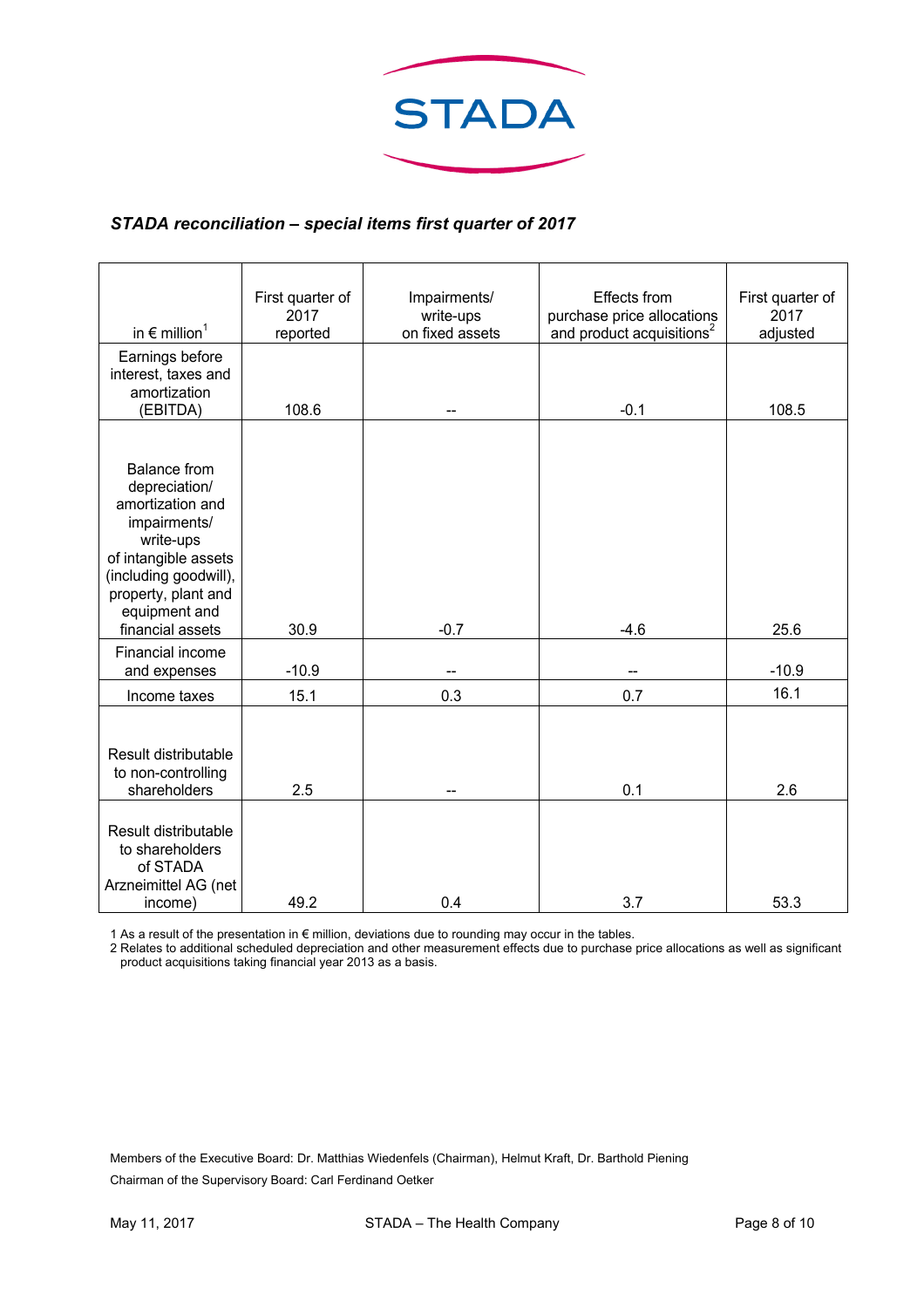

#### *STADA reconciliation – special items first quarter of 2016*

| in $\epsilon$ million <sup>1</sup>                                                                                                                                                                        | First<br>quarter of<br>2016<br>reported | Impairments/<br>write-ups<br>on fixed assets | Effects from<br>purchase price<br>allocations and<br>product<br>acquisitions <sup>2</sup> | Currency<br>translation<br>effects<br>CIS/Eastern<br>Europe <sup>3</sup> | Measurement<br>of derivative<br>financial<br>instruments | First quarter<br>of 2016<br>adjusted |
|-----------------------------------------------------------------------------------------------------------------------------------------------------------------------------------------------------------|-----------------------------------------|----------------------------------------------|-------------------------------------------------------------------------------------------|--------------------------------------------------------------------------|----------------------------------------------------------|--------------------------------------|
| Earnings before<br>interest, taxes<br>and amortization<br>(EBITDA)                                                                                                                                        | 85.2                                    |                                              | 0.6                                                                                       | 6.3                                                                      |                                                          | 92.1                                 |
| <b>Balance from</b><br>depreciation/<br>amortization and<br>impairments/<br>write-ups<br>of intangible<br>assets (including<br>goodwill),<br>property, plant<br>and equipment<br>and financial<br>assets. | 28.9                                    | $-0.5$                                       | $-4.4$                                                                                    |                                                                          |                                                          | 24.0                                 |
| Financial income<br>and expenses                                                                                                                                                                          | $-12.5$                                 |                                              |                                                                                           |                                                                          | 0.2                                                      | $-12.3$                              |
| Income taxes                                                                                                                                                                                              | 11.9                                    | 0.1                                          | 0.8                                                                                       | 0.5                                                                      | 0.0                                                      | 13.3                                 |
| Result<br>distributable to<br>non-controlling<br>shareholders                                                                                                                                             | 2.3                                     | 0.0                                          | 0.1                                                                                       |                                                                          |                                                          | 2.4                                  |
| Result<br>distributable<br>to shareholders<br>of STADA<br><b>Arzneimittel AG</b><br>(net<br>income)                                                                                                       | 29.6                                    | 0.4                                          | 4.1                                                                                       | 5.8                                                                      | 0.2                                                      | 40.1                                 |

1 As a result of the presentation in € million, deviations due to rounding may occur in the tables.

2 Relates to additional scheduled depreciation and other measurement effects due to purchase price allocations as well as significant product acquisitions taking financial year 2013 as basis.

3 Relates to currency translation effects recorded in the income statement resulting from the fluctuation of the Russian ruble as well as other significant currencies of the region CIS/Eastern Europe.